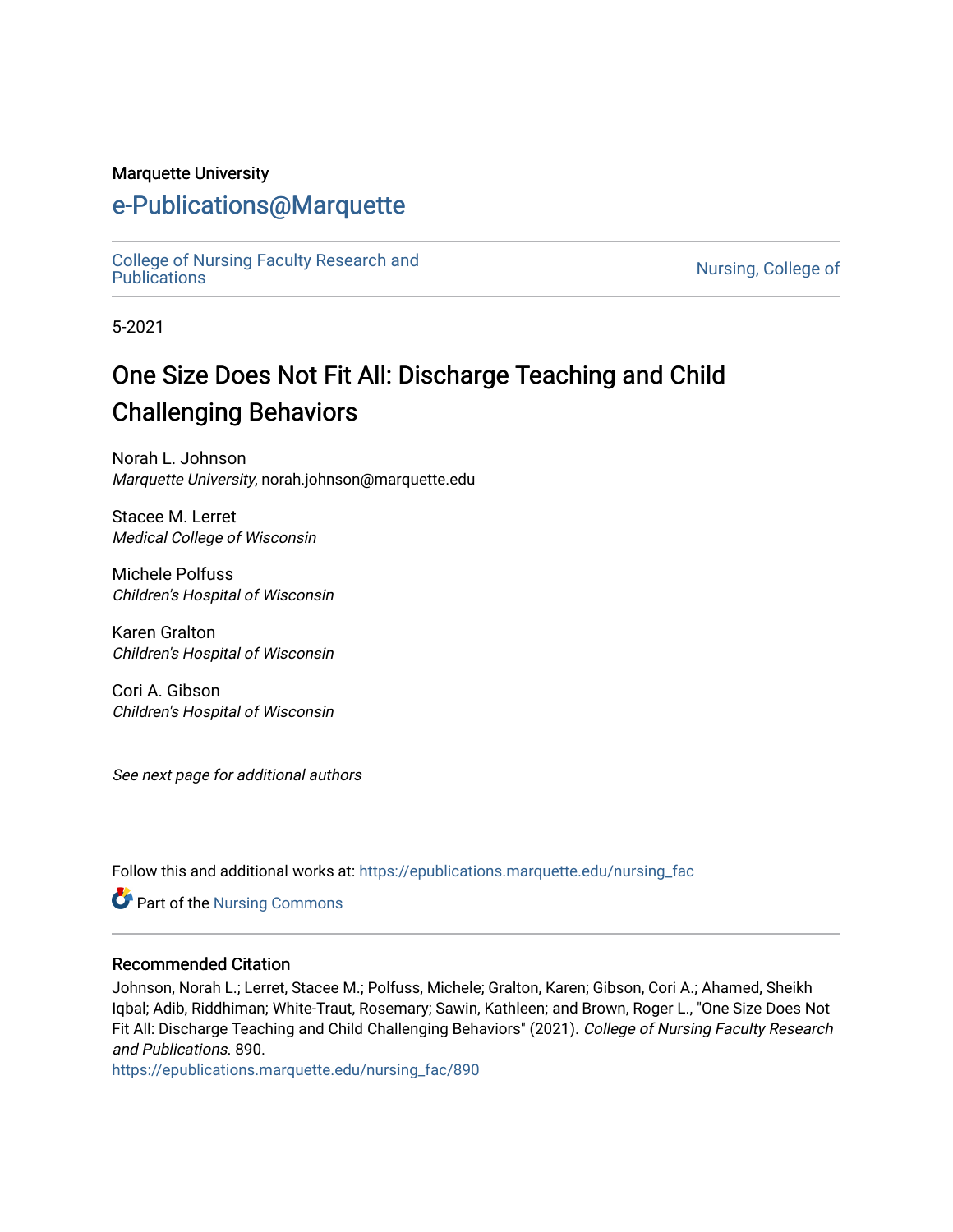#### Authors

Norah L. Johnson, Stacee M. Lerret, Michele Polfuss, Karen Gralton, Cori A. Gibson, Sheikh Iqbal Ahamed, Riddhiman Adib, Rosemary White-Traut, Kathleen Sawin, and Roger L. Brown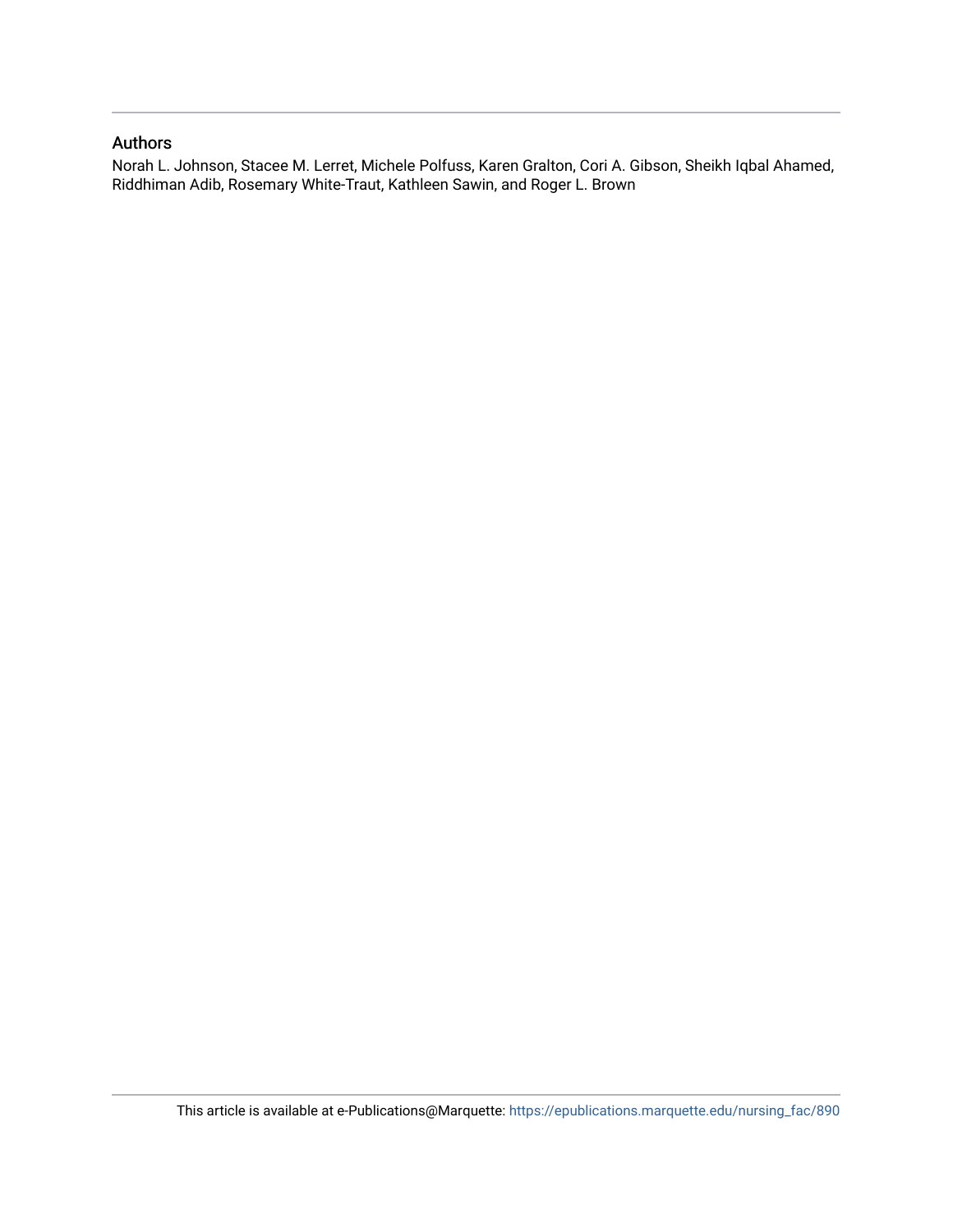**Marquette University**

# **e-Publications@Marquette**

# *Department of Computer Science Faculty Research and Publications/College of Arts and Sciences*

#### *This paper is NOT THE PUBLISHED VERSION***.**

Access the published version via the link in the citation below.

*Western Journal of Nursing Research*, (May 28, 2021). [DOI.](http://doi.org/10.1177/01939459211018829) This article is © SAGE Publications and permission has been granted for this version to appear in [e-Publications@Marquette.](http://epublications.marquette.edu/) SAGE Publications does not grant permission for this article to be further copied/distributed or hosted elsewhere without the express permission from SAGE Publications.

# One Size Does Not Fit All: Discharge Teaching and Child Challenging Behaviors

Norah L. Johnson College of Nursing, Marquette University, Milwaukee, WI, USA Stacee Lerret Medical College of Wisconsin, Milwaukee, WI, USA Michele Polfuss Children's Wisconsin, Milwaukee, WI, USA College of Nursing, University of Wisconsin Milwaukee, Milwaukee, WI, USA Karen Gralton Children's Wisconsin, Milwaukee, WI Cori Gibson Children's Wisconsin, Milwaukee, WI, USA Sheikh I. Ahamed Department of Computer Science, Marquette University, Milwaukee, WI, USA Adib Riddhiman Department of Computer Science, Marquette University, Milwaukee, WI, USA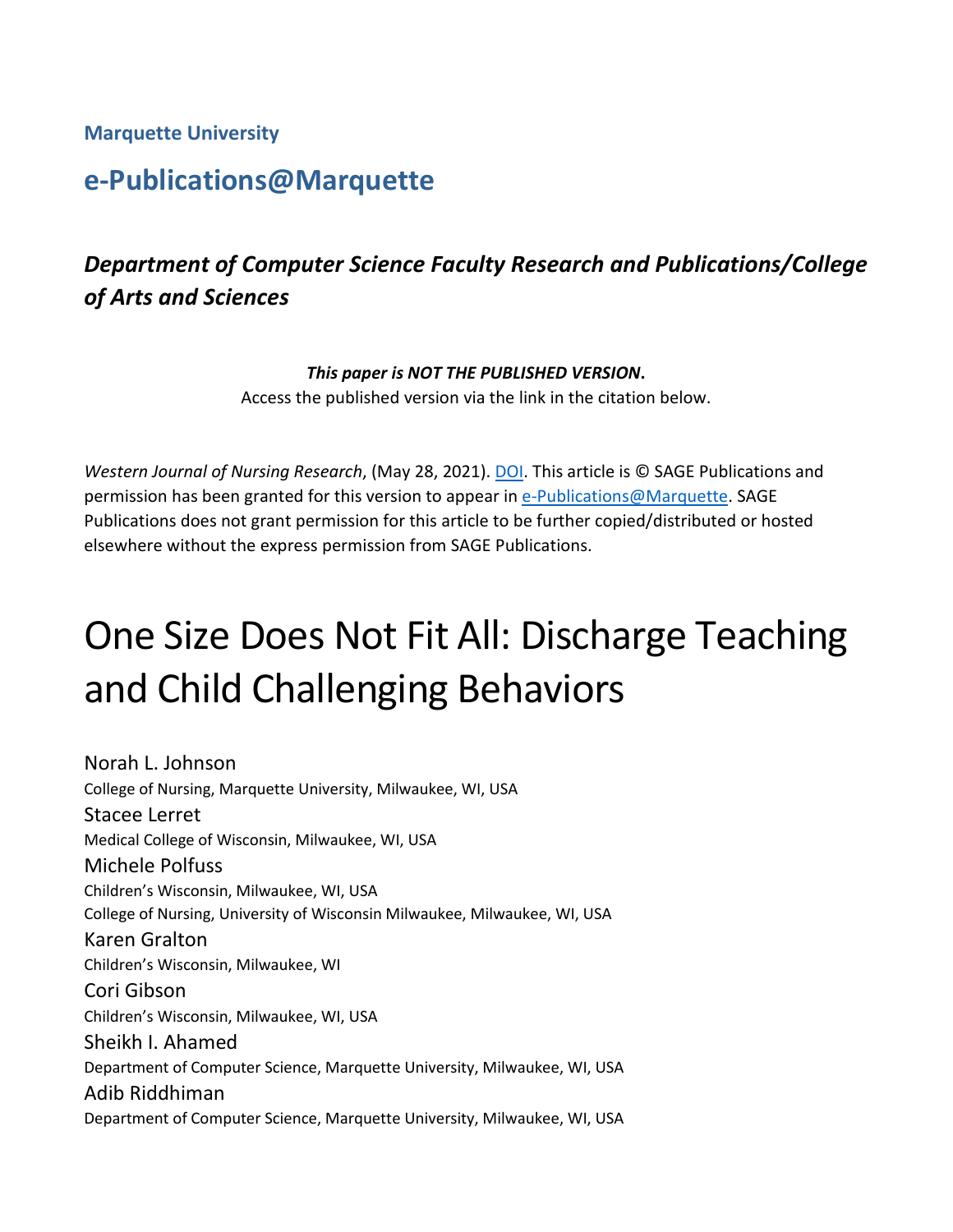Rosemary White-Traut Children's Wisconsin, Milwaukee, WI, USA Roger L. Brown School of Nursing, University of Wisconsin, Madison, WI, USA Kathleen J. Sawin Children's Wisconsin, Milwaukee, WI, USA College of Nursing, University of Wisconsin Milwaukee, Milwaukee, WI, USA

## Abstract

This study compares quality of discharge teaching and care coordination for parents of children with challenging behaviors participating in a nursing implementation project, which used an interactive iPad application, to usual discharge care. Unlike parents in the larger quasi-experimental longitudinal project, parents of children with challenging behaviors receiving the discharge teaching application ( $n = 14$ ) reported lower mean scores on the quality of discharge teaching scale–delivery subscale (*M* = 8.2, *SD* = 3.1) than parents receiving usual care (n = 11) (*M* = 9.6, *SD* = 4.7) and lower scores on the Care Transition Measure (*M* = 2.44, *SD* = 1.09) than parents receiving usual care (*M* = 3.02, *SD* = 0.37), with moderate to large effects (0.554–0.775). The discharge teaching approach was less effective with this subset, suggesting other approaches might be considered for this group of parents. Further study with a larger sample specific to parents of children with challenging behaviors is needed to assess their unique needs and to optimize their discharge experience.

## Keywords

Child challenging behaviors, Discharge teaching, Parent engagement

The transition from hospital to home can be stressful for families of hospitalized children who demonstrate challenging behaviors sometimes referred to as behaviors of frustration (e.g., self-injury, hitting, repetitive behaviors, and running away) and evoke their parents' fear and anxiety (Johnson et al., 2014; Johnson & Rodriguez, 2013). Children with challenging behaviors commonly experience stress and anxiety when hospitalized due to uncertainty about when they will be ready to go home and from novel stimuli such as hypersensitivity to light and sound (Straus et al., 2019). This combination of the challenging behaviors and parental fear and anxiety may make the child's treatment difficult to manage in terms of cooperating with assessments and procedures. Furthermore, it can interfere with the parent's ability to listen, comprehend, internalize, and personalize the discharge instructions. As a result, parents may not be prepared with the knowledge and confidence they need to help their child recover at home (Johnson & Rodriguez, 2013).

Children with challenging behaviors may have an autism spectrum disorder (ASD) diagnosis and/or other conditions such as attention deficit hyperactivity disorder, language disorder, bipolar disorder, depression, and anxiety disorder (Avni et al., 2018; Levy et al., 2010). The prevalence of challenging behaviors is difficult to estimate as they are generally reported as part of disease conditions (e.g., ASD) and not directly measured. A national survey of children's health, involving 78,042 households in the United States between 2005 and 2011, indicated that 4.6% of children between 3 and 17 years old had a history of disruptive behavior disorders, anxiety (4.7%), depression (3.9%), and ASD (1.1%) (Perou et al., 2013). Children admitted for medical or surgical issues can have co-occurring challenging behaviors that are not the reason for the hospitalization. To date, no studies have provided evidence about the discharge experience of children with challenging behaviors from a pediatric hospital (Straus et al., 2019).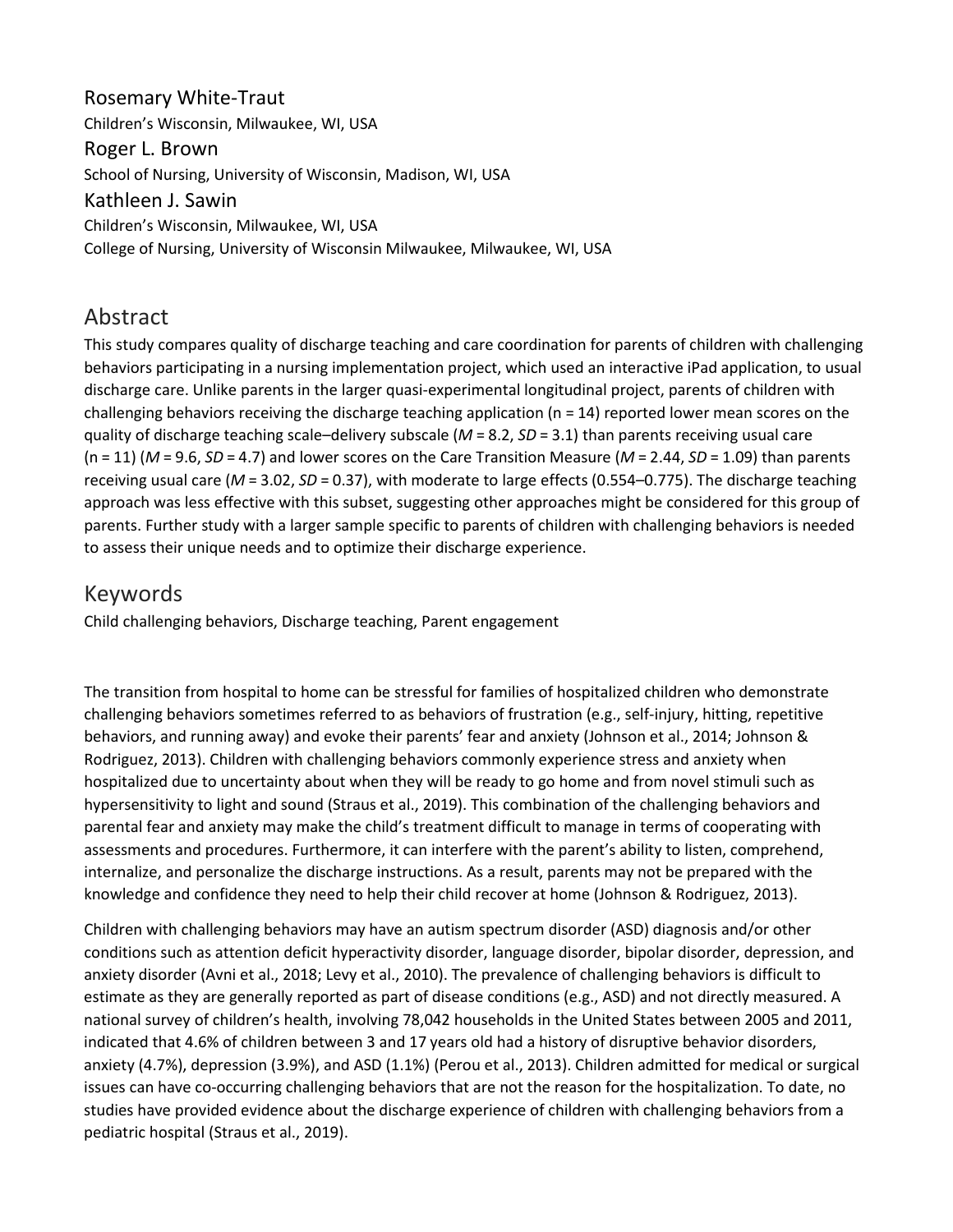# Discharge Preparation

Discharge is a complex process. Essentials of discharge preparation have been identified of which family education is a key component (Berry et al., 2014). While there are many approaches to discharge teaching (Bajorek & McElroy, 2020), they all include some aspects of the IDEAL discharge model (Agency for Healthcare Research and Quality [AHRQ], 2013). IDEAL has five essential components, each of which involves interaction with parents to prepare children for discharge: (1) include the patient and family, (2) discuss key areas to prevent problems at home, (3) educate in plain language, (4) assess understanding using teach-back (AHRQ, 2017), and (5) listen to and honor goals, preferences, observations, and concerns [IDEAL (AHRQ, 2013)].

Family members of children with challenging behaviors value individualized attention to their child's needs by an engaged health care provider (Koski et al., 2016). Parents need to feel both prepared and capable to implement care once they return home, as well as cared for by those providing the teaching (Mitchell et al., 2018). Family engagement is particularly important for families of children with diagnoses that include challenging behaviors as parents tend to know the particular triggers for their child's behavior (Straus et al., 2019). Systems have been developed across the health care continuum to increase family engagement by including families as part of the health care team, forming collaborative partnerships, making decisions, and fostering communication between providers and family members (Cene et al., 2016).

When providers use empathetic language, family members are more trusting of the discharge teaching and are encouraged to follow through on implementation of the teaching (Mitchell et al., 2018). Additionally, nurses skilled in engaging parents can better prepare them to be able to recall and draw upon discharge teaching when needed at home (Berger et al., 2014). Ideally, hospital discharge teaching begins on admission and continues throughout the hospitalization and is reviewed on the day of discharge, but since it is often hard to predict the day of discharge, the timing of the process varies (Berry et al., 2014; Sullivan et al., 2015). Quality delivery of discharge teaching by the nurse to a parent engaged in the process has been shown to best prepare parents to cope and care for their children after discharge (Weiss et al., 2008, 2017).

Our team of researchers has a progressive program of research focusing on hospital discharge. As part of a larger project, we developed and implemented the engaging parents in education for discharge (*e*PED) iPad application (app), a theory-based day-of-discharge teaching developed and implemented at a Midwest pediatric hospital to improve discharge teaching effectiveness and parent outcomes (Lerret et al., 2020; Johnson, Lerret, et al., 2020).

In an evaluation of the effectiveness of the *e*PED app, parents receiving the day-of-discharge teaching guided by the app as a supplement to their usual discharge teaching had higher quality of discharge teaching scores than parents receiving only usual discharge teaching (Lerret et al., 2020). However, in an evaluation of the *e*PED implementation using the Reach, Adoption, Evaluation, Maintenance (RE-AIM) framework (Glasgow et al., 2006), there was not full reach or adoption of the *e*PED app, meaning that some of the nurses did not use the app to guide their day-of-discharge teaching or started using the app and stopped using it before completing the discharge (Johnson, Lerret, et al., 2020). Based on informal interviews with nurse participants, nurses perceived that some parents reported being in a hurry to get home and were dealing with child behaviors that may have interfered with their attention and patience with the *e*PED implementation (Johnson, Lerret, et al., 2020). These results stimulated our interest in evaluating the use of the *e*PED app in this subset of parents from the original study who reported challenging child behaviors and who have the potential for greater difficulty at times of transition.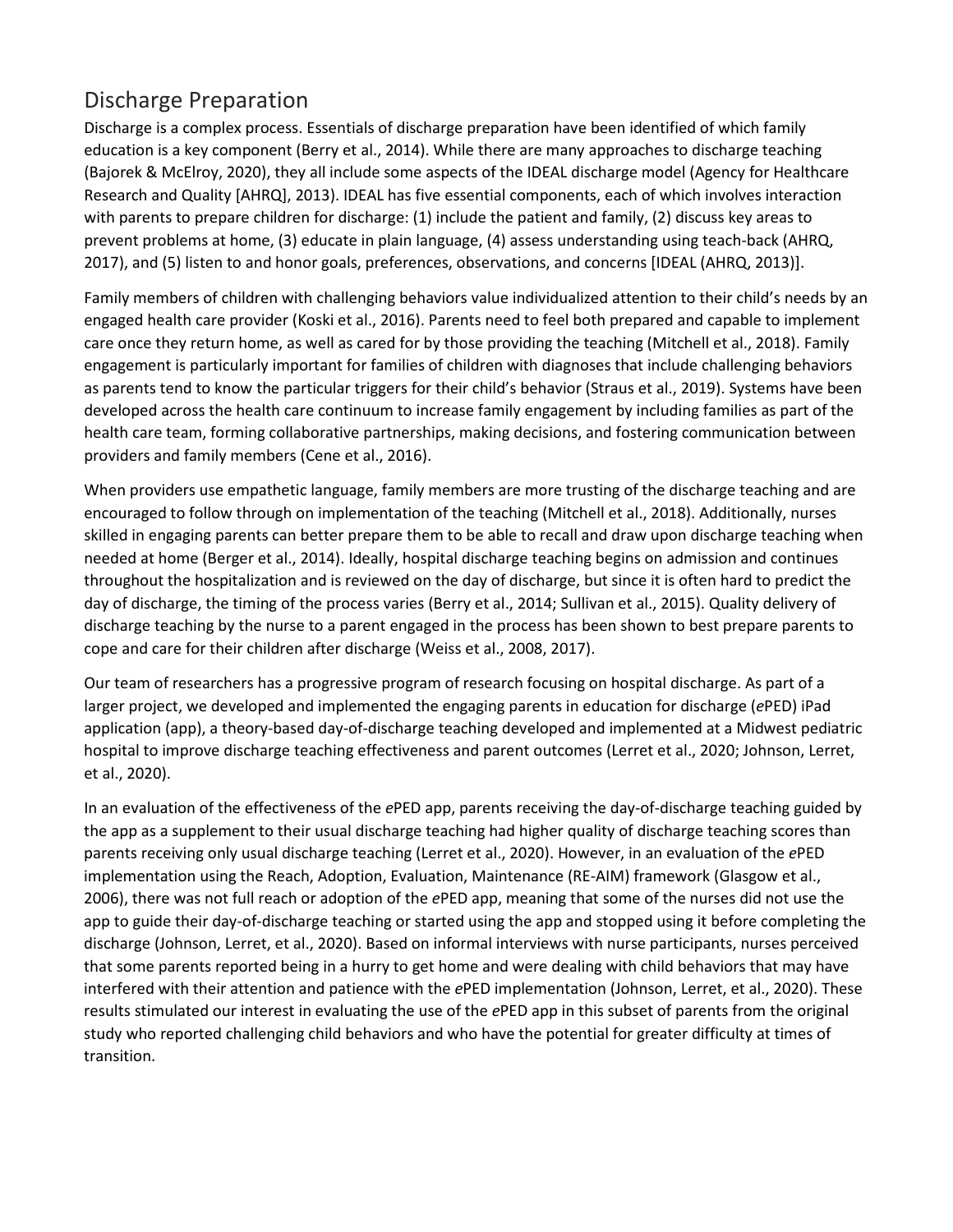## Purpose

The purpose of this secondary analysis was to compare parent perception of the quality of discharge teaching and care coordination for parents of children with challenging behaviors who received teaching from nurses using the *e*PED app compared to parents who received usual discharge teaching.

## Methods

#### Design

This secondary analysis of a larger two-group pre/post-test quasi-experimental two-unit implementation project was designed to test the effectiveness of the iPad-application-guided discharge (Lerret et al., 2020) in a specific subset of parents of children with challenging behaviors. Outcomes evaluated were the quality of discharge teaching, care coordination, and post-discharge outcomes. With the implementation group, a discharge nurse used the *e*PED app to guide the discharge teaching, which supplemented usual discharge teaching that included verbal teaching interactions with the discharging nurse and written discharge instructions. For the comparison group parents, the discharge nurse provided "usual care" discharge teaching.

## Sample and Setting

The study took place on two units of a pediatric hospital in the Midwestern United States. The first unit was a surgical unit that served as the *e*PED implementation unit and the second unit was a medical unit that served as the usual discharge care unit. All staff nurses on both units completed the training on the *e*PED app implementation study. Of the 211 parents of children with acute, chronic, and complex health conditions in the larger study, there were 14 who answered "yes" to the question "Does your child exhibit one or more of the following behaviors of frustration: Self-injury or injury to others or self-calming such as rocking?" from the implementation unit, and 11 of the 184 parents who received usual discharge care on the usual care unit.

## ePED Discharge Teaching Application

The *e*PED app was designed to promote parent engagement on the day of discharge by providing scripting for nurse interactions, with parents across five domains of discharge material across five screens of the app: (1) signs and symptoms, (2) medications, (3) appointments and results, (4) recovery, and (5) thinking forward to family adjustment (Lerret et al., 2020). The *e*PED app is based on three frameworks: (1) the individual and family self-management theory (IFSMT) (Ryan & Sawin, 2009), (2) Tanner's model of clinical judgment (Tanner, 2006), and (3) teach-back method (AHRQ, 2017). First, the app guides the nurse to support the process of selfmanagement by focusing on the risks and complexities as well as the strengths of the family in managing the child's condition as they transition between hospital and home (Sawin et al., 2017). Second, using Tanner's model of clinical judgment (Tanner, 2006), nurses formulate responses to parent feedback from the *e*PED app questions using their expertise and clinical judgment. Third, the teach-back method (AHRQ, 2017) is incorporated in the *e*PED app as questions on the app require the parents to interact with nurses so the nurse knows the parents understand how to support ongoing recovery in the home environment.

Together, the nurse and parent/caregiver think ahead about what life will be like once the parent/caregiver and child return home by eliciting specific plans, potential concerns, knowledge gaps, and additional teaching needs (Johnson, Lerret, et al., 2020; Lerret et al., 2020). For example, the first screen of the *e*PED app covers signs and symptoms. The first question is: "Let's talk about things to watch for in the first few days or weeks after your child is home. Tell me how you would know if your child is not doing well? What will you watch for? What will you do to keep track of these things?" For the fifth screen on "Thinking forward to family adjustment" sample questions included the following: "In taking your child home from the hospital, what adjustments will you make? Have you thought about changes you and your family will have to make for your other children, your job,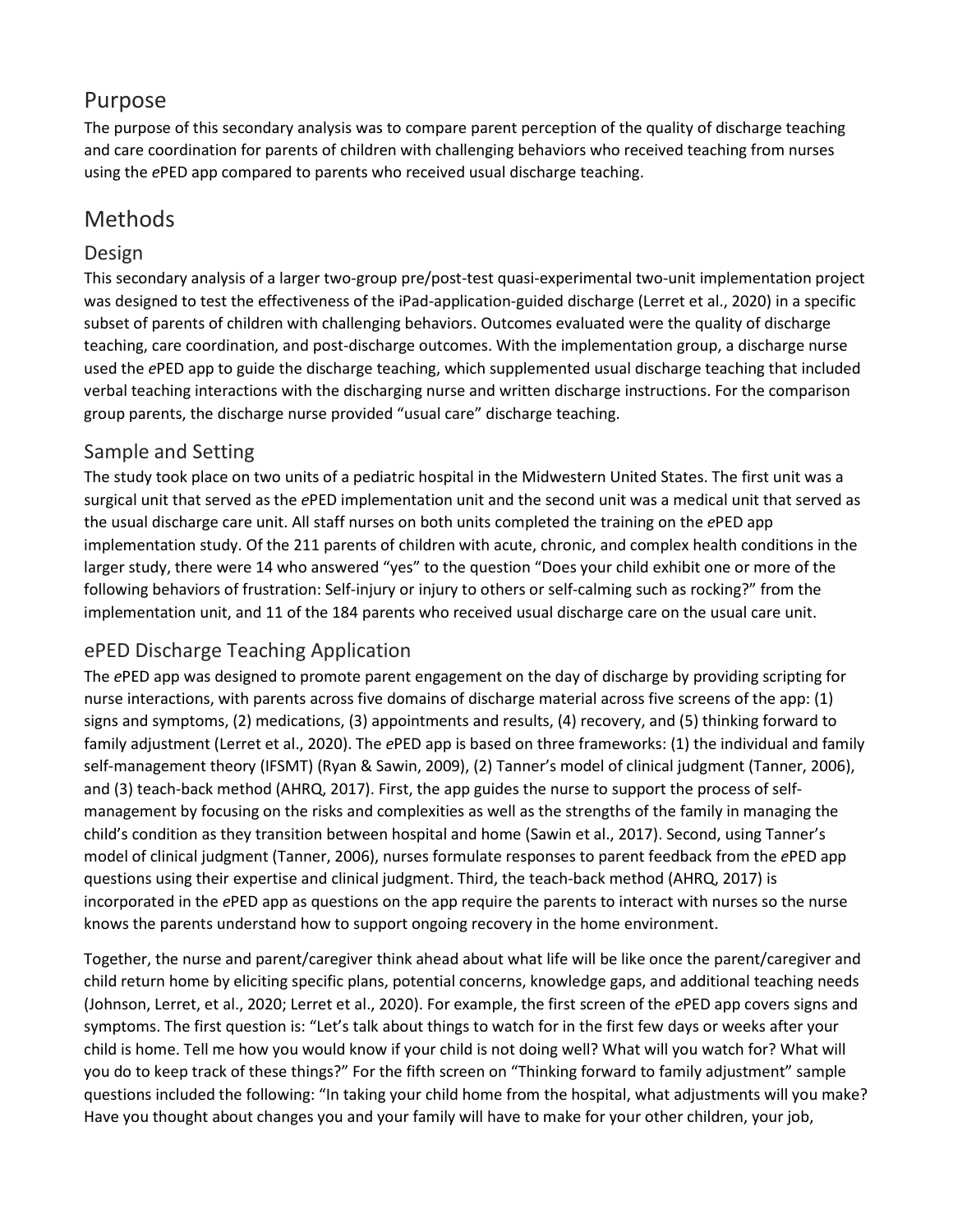childcare and/or other family members? There will be things that other caregivers will need to learn. How will they learn them and when? Who can you count on to give you emotional support if you are worried or stressed?" A full description of the development of the initial content (Sawin et al., 2017), subsequent content reduction, *e*PED app development, and implementation are published elsewhere (Johnson, Lerret, et al., 2020; Lerret et al., 2020).

#### Measures

#### Quality of Discharge Teaching

The 12-item quality of discharge teaching scale–delivery subscale (QDTS-D) of the QDTS was used to measure the parent's perspective on the quality of the delivery of discharge teaching throughout the hospitalization (Weiss et al., 2008). This subscale reflects the skill of the nurses as educators in presenting discharge teaching. The items include: listening to and answering specific questions and concerns, being sensitive and understanding of personal beliefs and values, using health-literate terminology, teaching at times that were good for parents and family members, providing consistent information, promoting confidence in ability to care for the child and in knowing what to do in an emergency, and decreasing parent anxiety about the transition home. The QDTS-D responses are on a Likert scale ranging from "not at all" (0) to "always" (10). The reliability of the tool is high for samples of parents of hospitalized children with Cronbach's alpha at 0.88 (Lerret et al., 2014; Weiss et al., 2008). The QDTS-D scale score is reported as the mean of the item scores, with higher scores reflecting parent's perception of receiving better quality of discharge teaching.

#### Care Coordination

The Care Transition Measure (CTM) was used to measure care coordination (Coleman et al., 2002). The CTM-15 is a 15-item measure that has four key domains: (1) transfer of information, (2) preparation of patient/caregiver, (3) self-management support, and (4) empowerment to address preferences. The reliability of the tool is high in both the adult and pediatric populations with a Cronbach's alpha of 0.92–0.93 (Coleman et al., 2005; Lerret & Weiss, 2011; Lerret et al., 2015). The CTM responses use a 4-point Likert scale with responses ranging from "strongly disagree to strongly agree." The CTM total score represents the overall parent perceived quality of the care transition, with lower total scale scores reflecting poorer transition and higher scores reflecting a better transition (Coleman et al., 2002).

#### Child and Family Characteristics

Child and family characteristics were collected by parent self-report to describe the sample. Characteristics included: parent's age, gender, ethnicity, race, marital status, and employment, child age, sex, race, reason for hospitalization, psychiatric/ behavioral comorbidities, number of adults and children in the home, number of medications, and types of insurance.

#### Procedures

Institutional Review Board (IRB) approval was obtained for the larger implementation study. A waiver of documentation of consent was approved for this evaluation of unit-wide implementation of the enhanced approach to discharge teaching with all nurses trained in the use of the discharge teaching process using the *e*PED app. Parents received an information sheet explaining the study components and a verbal explanation by the bedside nurse on both the *e*PED app implementation and the usual care unit of the hospital.

The content development for the *e*PED iPad app, staff training, and the data collection took place between September 2018 and January 2019. Only the parents on the implementation unit received the discharge teaching guided by the *e*PED app. Standard teaching with written information sheets was completed on both units. Data collected on the day of discharge for all participants included the two-parent experience questionnaires (QDTS-D and CTM) and a questionnaire on child and family characteristics used to describe the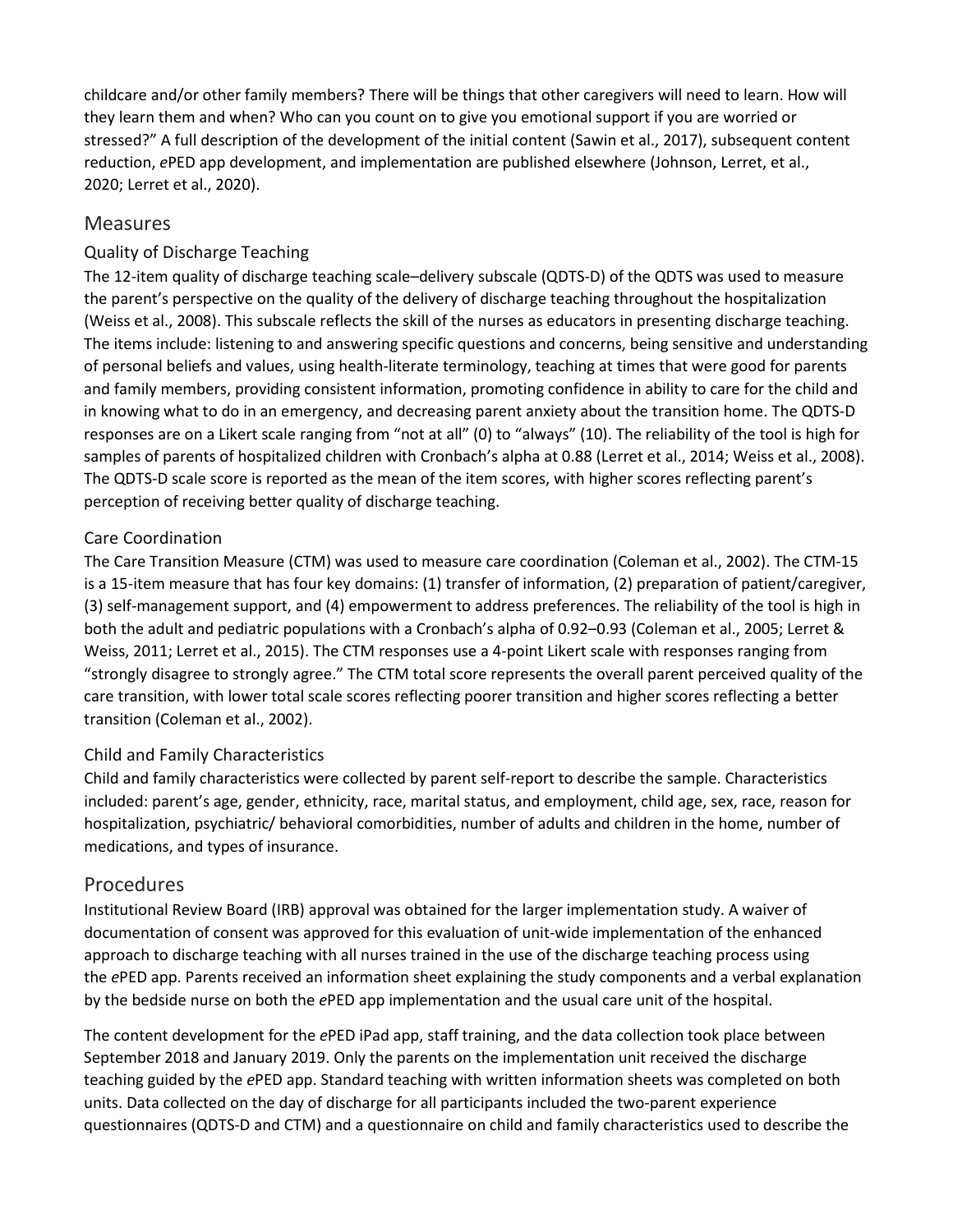sample; the questionnaire was completed by the parents on an iPad provided by the study. The discharging nurse handed the iPad to the parent to respond to the questionnaires immediately on completion of the discharge teaching. Parents on both units completed the questionnaires independently and closed the app prior to returning the iPad to the bedside nurse. Study data collected via the iPad was directly entered into a REDCap database.

#### Data Analysis

In this analysis, we were interested in assessing possible treatment effects of discharge teaching using the *e*PED iPad app. Therefore, covariate balance was crucial for unconfounded descriptive or causal comparisons (Holmes & Olsen, 2010). However, lack of balance is common in studies with small sample sizes. Propensity scores were used to minimize the confounding of treatment effects with group differences (unbalance of covariates). The propensity score method involves calculating the conditional probability (propensity) of being in the implementation group (exposure to the *e*PED) given a set of covariates, weighting the data based on these propensity scores, and then analyzing the outcome using the weighted data. Even though small samples have larger error variances than large sample studies, usable results can be produced to control for covariate imbalance in comparison groups (Holmes & Olsen, 2010). To obtain propensity weights, we used generalized boosted modeling, an automated algorithm that uses covariates to predict treatment assignment (McCaffrey et al., 2004, 2013). The covariates in the models (listed in Table 3) included: parent age, child age, gender of parent, gender of child, number of medications, number of comorbid conditions, marital status, reasons for admission (medical or surgical). The covariates were analyzed to see how unbalanced the two groups were (n = 14 compared to n = 11). Unbalance would bias the estimated means and the effect size. Balancing the covariates gives a better idea of the effect size differences. First, we developed unweighted raw covariate means and proportions for all participants in both groups. A one-to-one effect size would be zero, showing that both groups would be the same and would not be a biasing factor. Unbalance was based on calculating effect size differences, with values greater than 0.20 indicating unbalance. Next, it is suggested that after covariate balancing if some covariates are still unbalanced, one may create a doubly robust weighting by including those unbalanced covariates in the regression model (Tsiatis & Davidian, 2007). Propensity weights are established for each participant and incorporated into a simple multiple regression model with group [implementation vs. usual car/comparison] and any further unbalanced covariates. All analyses were conducted using Stata version 16.1 (StataCorp., 2019).

## Results

The sample included 25 parents, with 56% (n = 14) who received the teaching guided by the iPad app and 44% (n = 11) who received usual care. Parent and child characteristics are presented in Table 1. Parents in both groups were primarily female, predominantly of white race and non-Latinx ethnicity, and half were married. Compared to the usual care group (parent/caregiver mean age 36 years, *SD* 8.8 years), the *e*PED group were younger (parent/caregiver mean age 32.5 years, *SD* 12.5 years), included fewer white and more African-American parents, were more likely to work full-time and have Medicaid insurance. In addition, their children were younger (mean age 6.8 years, *SD* 5.1) had more Autism diagnoses and language disorder diagnoses compared to usual care children (mean age 8.3 years, *SD* 4.7 years ) who had more anxiety and eating disorders, and took more medications.

|                          | ePED Implementation (n = 14) N (%)   Usual Care (n = 11) N (%) |         |
|--------------------------|----------------------------------------------------------------|---------|
| Parenting/caregiver sex: |                                                                |         |
| Female                   | 10(71.4)                                                       | 9(81.8) |

**Table 1.** Sample Characteristics of Children with Behaviors of Frustration and Their Parent/Caregiver (n = 25).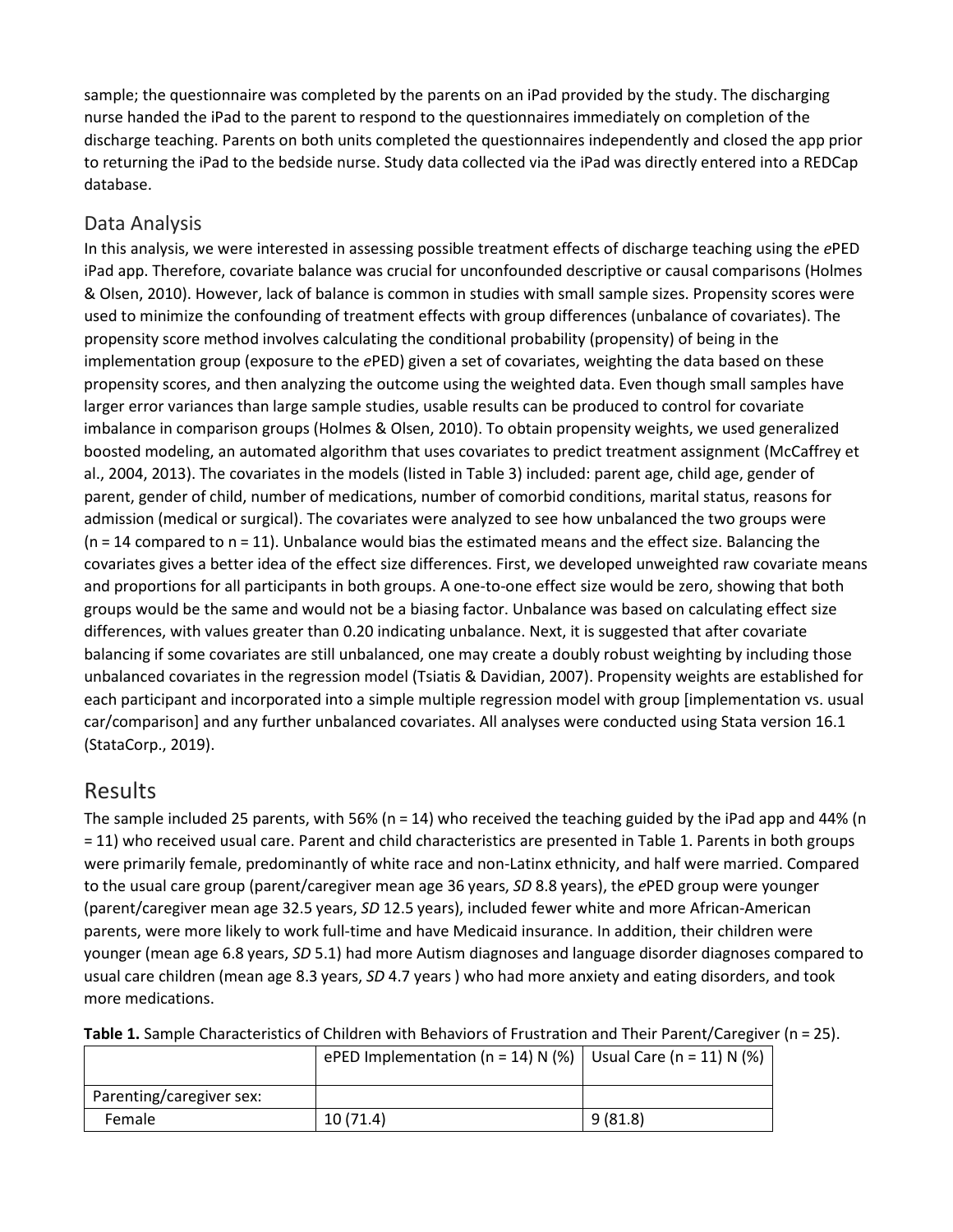| Male                        | 4(28.6)   | 2(18.2)   |
|-----------------------------|-----------|-----------|
| Parenting/caregiver role:   |           |           |
| Mother                      | 10(71.4)  | 8(72.7)   |
| Father                      | 3(21.4)   | 2(18.2)   |
| Grandmother                 | 0(0)      | 1(9.1)    |
| Grandfather                 | 1(7.1)    | 0(0)      |
| Parent ethnicity:           |           |           |
| Hispanic/Latinx             | 2(14.3)   | 1(9.1)    |
| Non-Hispanic/Latinx         | 12 (85.7) | 10 (90.9) |
| Parent race:                |           |           |
| White                       | 8(57.1)   | 7(70)     |
| <b>Black</b>                | 4(28.6)   | 2(20)     |
| Asian                       | 1(7.1)    | 0(0)      |
| Multiple                    | 1(7.1)    | 1(10)     |
| Missing                     | 0(0)      | 1(10)     |
| Marital status:             |           |           |
| Married                     | 7(50)     | 7(45.5)   |
| Single                      | 5(35.7)   | 2(18.2)   |
| Divorced                    | 1(7.1)    | 2(18.2)   |
| Widowed                     | 1(7.1)    | 2(18.2)   |
| Child sex:                  |           |           |
| Female                      | 7(50)     | 5(42.9)   |
| Male                        | 7(50)     | 6(57.1)   |
| Child ethnicity:            |           |           |
| Hispanic/Latinx             | 1(7.1)    | 1(9.1)    |
| Non-Hispanic/Latinx         | 13 (92.9) | 10 (90.9) |
| Reason for hospitalization: |           |           |
| Medical                     | 5(35.7)   | 8(72.7)   |
| Surgical                    | 9(64.3)   | 3(27.7)   |
| Number of medications:      |           |           |
| 0                           | 0(0)      | 1(9.1)    |
| $1 - 3$                     | 6(42.9)   | 2(18.2)   |
| $4 - 10$                    | 7(50)     | 8(72.7)   |
| $>10$                       | 1(7.1)    | 0(0)      |
| ADHD:                       | 2(14)     | 3(27.3)   |
| Anxiety disorder            | 0(0)      | 4(36.4)   |
| Autism                      | 4(28.6)   | 2(18.2)   |
| Bipolar disorder            | 0(0)      | 1(9.1)    |
| Depression                  | 1(7.1)    | 3(27.3)   |
| Eating disorder             | 1(7.1)    | 2(18.2)   |
| Language disorder           | 3(21.4)   | 0(0)      |
| Sleep disorder              | 1(7.1)    | 1(9.1)    |
| None of the disorders       | 6(42.9)   | 4(36.4)   |
| Type of insurance:          |           |           |
| Private                     | 4(28.6)   | 1(9.1)    |
|                             |           |           |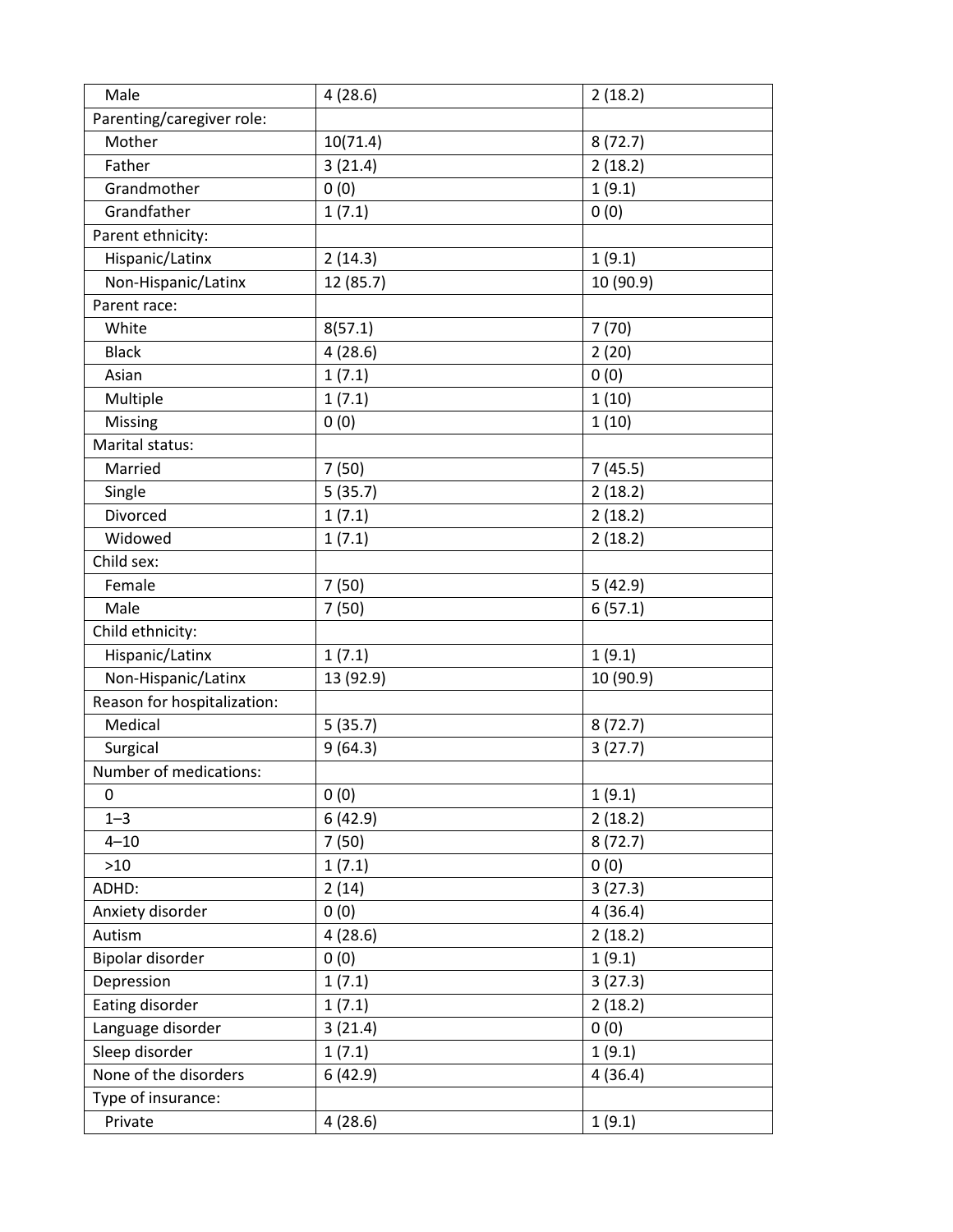| Medicaid                     | 9(64.29)  | 11 (100) |
|------------------------------|-----------|----------|
| Military                     | 2(14.3)   | 0(0)     |
| Self-pay                     | 0(0)      | 0(0)     |
| Parent/caregiver employment: |           |          |
| No work                      | 4(28.6)   | 5(45.5)  |
| Full time                    | 7(50)     | 2(18.2)  |
| Part time                    | 3(21.4)   | 4(36.4)  |
| Adults in the home:          |           |          |
| 1                            | 3(21.4)   | 5(45.5)  |
| $\overline{2}$               | 11 (78.6) | 5(45.5)  |
| 3                            | 0(0)      | 1(9.1)   |
| Children in the home:        |           |          |
| $\mathbf{1}$                 | 6(42.9)   | 3(27.3)  |
| $\overline{2}$               | 4(28.6)   | 3(27.3)  |
| 3                            | 2(14.3)   | 4(36.4)  |
| 4                            | 2(14.3)   | 0(0)     |
| 5                            | 0(0)      | 1(9.1)   |

SD = standard deviation.

Table 2 presents the mean scores on the two outcome measures. Unadjusted means are reported as well as adjusted means after weighting for co-variates. Scale scores for parents in both groups were at the higher end of the QDTS-D (>8 out of 10) and near the center point of the CTM scale (2.4–3 on a 1–4 scale). Scores on both the QDTS-D and CTM were higher for usual care/comparison group parents than *e*PED parents.

|                   | ePED Group ( $n = 14$ ) Mean (SD) (Min- | Non-ePED Group ( $n = 11$ ) Mean |
|-------------------|-----------------------------------------|----------------------------------|
|                   | Max)                                    | (SD) (Min-Max)                   |
| QDTS-D unadjusted | $8.2(3.1)(0-10)$                        | $9.6(4.7)(8.75-10)$              |
| adjusted*         | 8.05(1.04)                              | 9.74(0.29)                       |
| CTM unadjusted    | $2.44(1.09)(1-4)$                       | $3.02$ (.37) (1-4)               |
| adjusted*         | 2.46(0.37)                              | 2.96(0.12)                       |

**Table 2.** Comparison of the Parent Experience Outcomes for the ePED and the non-ePED Parent Groups.

Note: Quality of discharge teaching scale-delivery (QDTS-D), Care Transition Measure (CTM). Adjusted\* = after adjustment for covariate weighting.

The generalized boosted model provided the mean and SD weighted adjustments for the covariates (refer to Table 3). In the weighted model, the child ages for the two groups are closer than in the unweighted model (73.14 months for those that received the app compared to 78.17 months for the usual care group). Two of the covariates: (1) reason for hospitalization (medical or surgical ) and (2) condition 6-eating disorder was still unbalanced (effect size >0.20) after weighting and were included in the doubly robust models.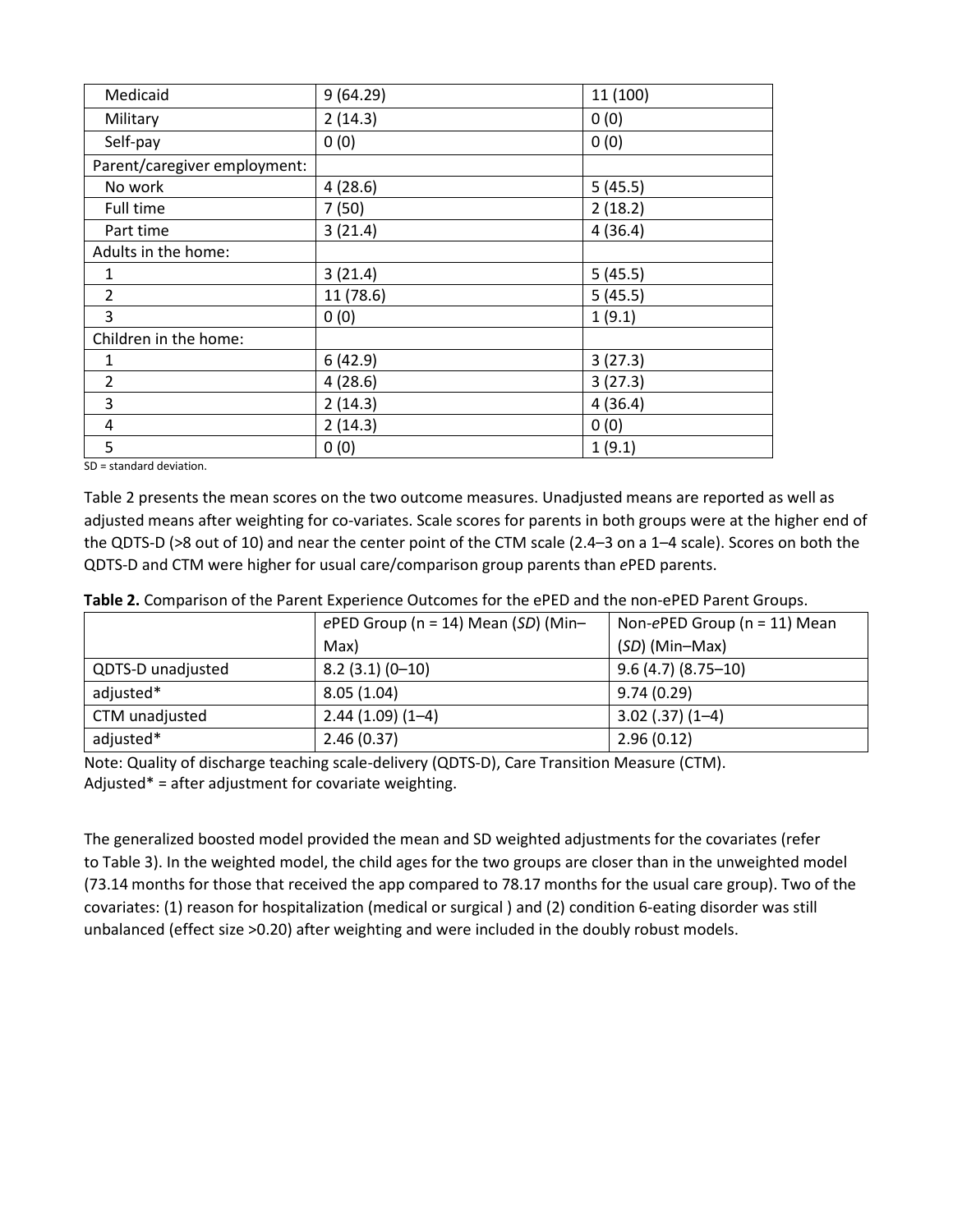| Table 3. Unweighted and Weighted Covariates. |  |  |
|----------------------------------------------|--|--|
|----------------------------------------------|--|--|

|                               | Unweighted          |         |                |           |          | Weighted            |         |            |           |          |
|-------------------------------|---------------------|---------|----------------|-----------|----------|---------------------|---------|------------|-----------|----------|
|                               | Raw                 |         |                |           |          | Covariates          |         |            |           |          |
|                               | Covariates          |         |                |           |          | (Balanced)          |         |            |           |          |
|                               | (Unbalanced)        |         |                |           |          |                     |         |            |           |          |
| <b>Continuous Covariates</b>  | Non-ePED            | Non-    | ePED Unit      | ePED Unit | Effect   | Non-ePED            | Non-    | ePED Unit  | ePED Unit | Effect   |
|                               | Mean/               | $e$ PED | Mean           | SD        | Size     | Unit Mean           | ePED    | Mean       | SD        | Size     |
|                               | Proportion          | Unit SD |                |           |          |                     | Unit SD |            |           |          |
| Family age:                   | 32.5                | 12.55   | 36.333         | 8.5       | $-0.354$ | 32.378              | 11.724  | 35.149     | 7.681     | $-0.256$ |
| Child age month:              | 72.64               | 61.44   | 98.33          | 60.86     | $-0.419$ | 73.14               | 63.28   | 78.17      | 59.84     | $-0.082$ |
| Number of medications:        | 1.643               | 0.633   | 1.667          | 0.651     | $-0.038$ | 1.71                | 0.65    | 1.766      | 0.564     | $-0.09$  |
| Comorbid sum:                 | 0.929               | 1.072   | 1.000          | 1.044     | $-0.069$ | 0.939               | 1.091   | 1.214      | 1.167     | $-0.265$ |
|                               | <b>Control Unit</b> | Control | Treatment      | Treatment | Effect   | <b>Control Unit</b> | Control | Treatment  | Treatment | Effect   |
|                               |                     |         | Unit           |           |          |                     |         | Unit       |           |          |
| <b>Categorical Covariates</b> | Proportion          | Unit SD | Proportion     | Unit SD   | Size     | Proportion          | Unit SD | Proportion | Unit SD   | Size     |
| Family gender: female         | 0.643               | 0.479   | 0.75           | 0.433     | $-0.232$ | 0.685               | 0.464   | 0.752      | 0.432     | $-0.144$ |
| Family gender: male           | 0.357               | 0.479   | 0.25           | 0.433     | 0.232    | 0.315               | 0.464   | 0.248      | 0.432     | 0.144    |
| Marital: married              | 0.500               | 0.500   | 0.417          | 0.493     | 0.167    | 0.451               | 0.498   | 0.344      | 0.475     | 0.215    |
| Marital: single               | 0.500               | 0.500   | 0.583          | 0.493     | $-0.167$ | 0.549               | 0.498   | 0.656      | 0.475     | $-0.215$ |
| Child gender: female          | 0.429               | 0.495   | 0.500          | 0.500     | $-0.143$ | 0.406               | 0.491   | 0.394      | 0.489     | 0.023    |
| Child gender: male            | 0.571               | 0.495   | 0.500          | 0.500     | 0.143    | 0.594               | 0.491   | 0.606      | 0.489     | $-0.023$ |
| Reason: Med                   | 0.357               | 0.479   | 0.75           | 0.433     | $-0.788$ | 0.389               | 0.488   | 0.634      | 0.482     | $-0.492$ |
| Reason: Surg                  | 0.643               | 0.479   | 0.25           | 0.433     | 0.788    | 0.611               | 0.488   | 0.366      | 0.482     | 0.492    |
| No ADHD                       | 0.857               | 0.35    | 0.667          | 0.471     | 0.452    | 0.842               | 0.365   | 0.779      | 0.415     | 0.15     |
| <b>ADHD</b>                   | 0.143               | 0.35    | 0.333          | 0.471     | $-0.452$ | 0.158               | 0.365   | 0.221      | 0.415     | $-0.15$  |
| No anxiety disorder           | $\#$                | #       | 0.583          | #         | #        | #                   | #       | $\#$       | #         | $\#$     |
| Anxiety disorder              | #                   | #       | 0.416          | #         | $\#$     | #                   | #       | $\#$       | #         | $\#$     |
| No Autism                     | 0.714               | 0.452   | 0.833          | 0.373     | $-0.283$ | 0.722               | 0.448   | 0.882      | 0.323     | $-0.378$ |
| Autism                        | 0.286               | 0.452   | 0.167          | 0.373     | 0.283    | 0.278               | 0.448   | 0.118      | 0.323     | 0.378    |
| No bipolar disorder           | $\#$                | #       | 0.916          | #         | $\#$     | $\#$                | #       | $\#$       | #         | $\#$     |
| Bipolar disorder              | #                   | #       | 0.083          | #         | $\#$     | #                   | #       | #          | #         | #        |
| No depression                 | 0.929               | 0.258   | 0.75           | 0.433     | 0.495    | 0.91                | 0.286   | 0.835      | 0.371     | 0.209    |
| Depression                    | 0.071               | 0.258   | 0.25           | 0.433     | $-0.495$ | 0.09                | 0.286   | 0.165      | 0.371     | $-0.209$ |
| No eating disorder            | 0.929               | 0.258   | 0.833          | 0.373     | 0.298    | 0.939               | 0.238   | 0.762      | 0.426     | 0.556    |
| Eating disorder               | 0.071               | 0.258   | 0.167          | 0.373     | $-0.298$ | 0.061               | 0.238   | 0.238      | 0.426     | $-0.556$ |
| No language disorder          | 0.785               | #       | $\pmb{\sharp}$ | $\#$      | $\#$     | #                   | #       | $\#$       | #         | $\#$     |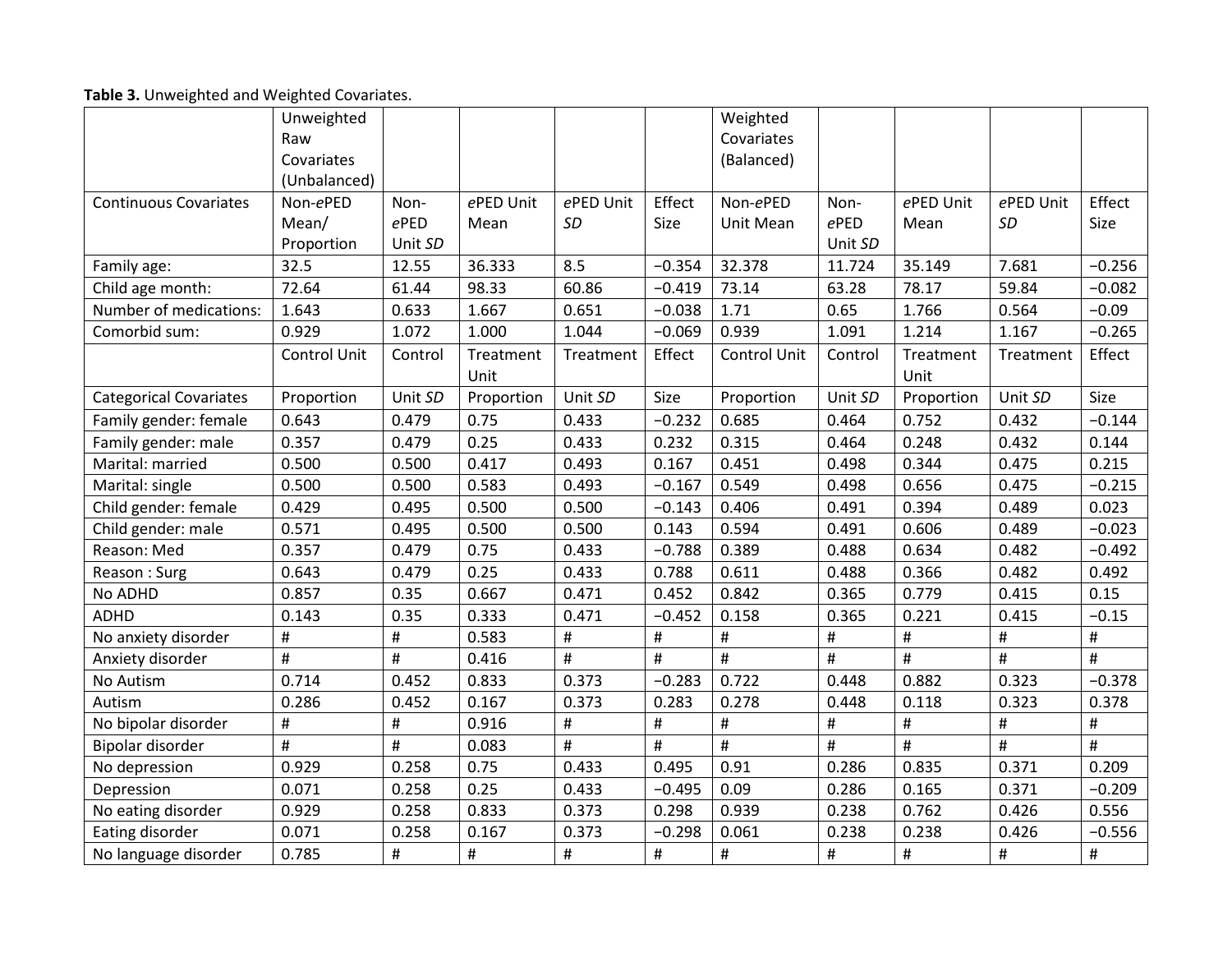| Language disorder | 0.214 |       |       |       |                   |       |       | $\bm{\pi}$ |                       |       |
|-------------------|-------|-------|-------|-------|-------------------|-------|-------|------------|-----------------------|-------|
| No sleep disorder | 0.929 | 0.258 | 0.917 | 0.276 | 0.045             | 0.945 | 0.228 | 0.944      | $\sim$ $\sim$<br>∪.∠3 | 0.005 |
| Sleep disorder    | 0.071 | 0.258 | 0.083 | 0.276 | $0.04^\mathsf{T}$ | 0.055 | 0.228 | 0.056      | $\sim$ 22<br>∪.∠3     | 0.005 |

# = indicates no variability, *SD* = standard deviation.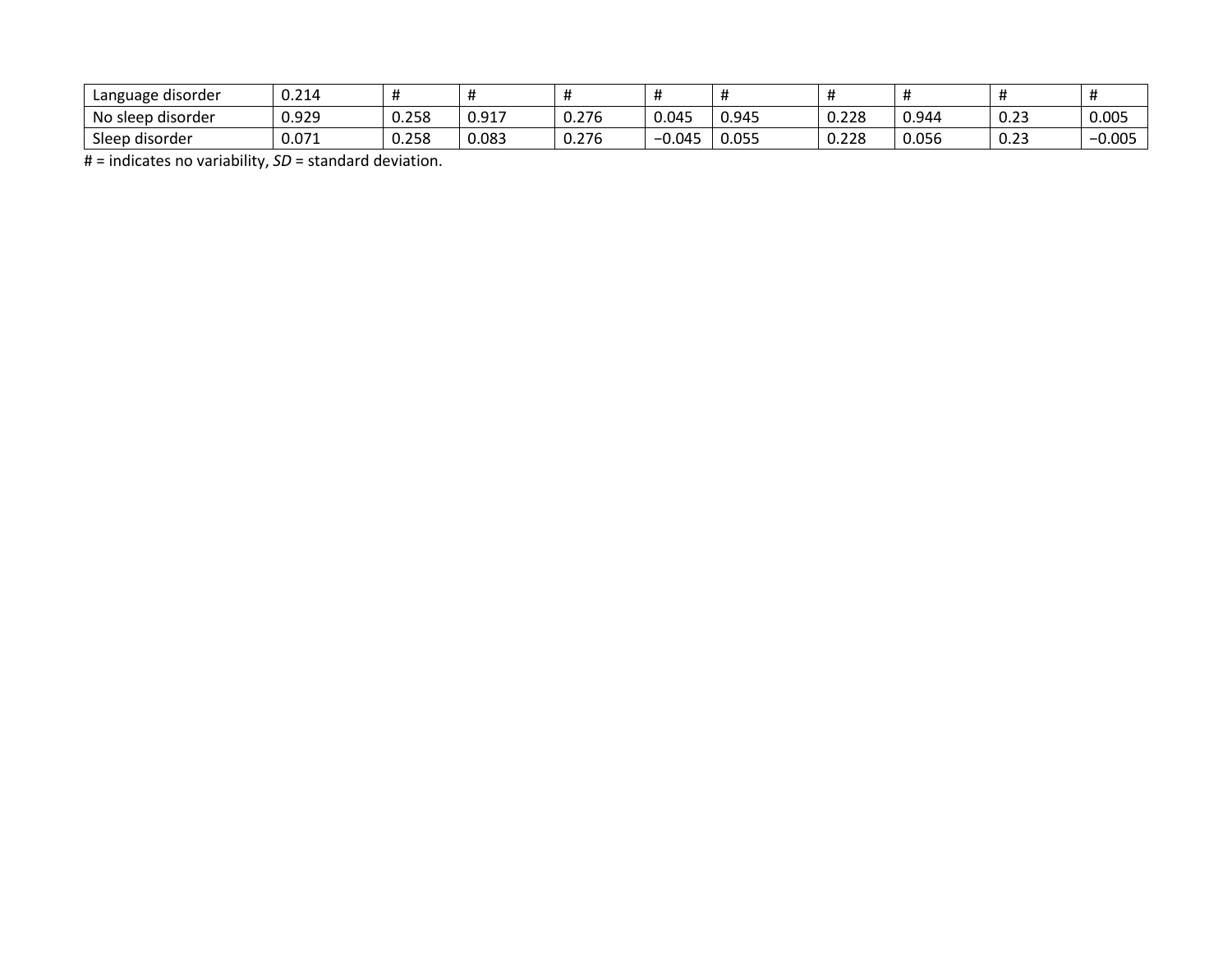Table 4 presents the results of the two regression models (weighted; doubly robust weighed) for each of the outcome measures. The models indicate non-significant but generally lower scores on both QTDS and CTM for the *e*PED group, reason for hospitalization (medical or surgical), and condition 6—eating disorder. The adjusted standardized mean difference of 0.554–0.775 is considered moderate to even large effects (Kelley & Preacher, 2012). The results indicate that exposure to the *e*PED has the potential to negatively influence QDTS and CTM scores compared to the usual care/comparison group.

| Variable         | Model 1: QDTS    | Model 2a: QDTS Doubly | Model 3 CTM:      | Model 4a         |
|------------------|------------------|-----------------------|-------------------|------------------|
|                  | Weighted         | Robust                | Weighted          | CTM: Doubly      |
|                  |                  |                       |                   | Robust           |
|                  | b/se             | b/se                  | b/se              | b/se             |
| ePED             | $-1.515(0.93)$   | $-1.67(1.20)$         | $-0.480(0.34)$    | $-0.499(0.43)$   |
| Surgical vs.     |                  | 0.656                 |                   | 0.103            |
| medical          |                  |                       |                   |                  |
|                  |                  | (1.24)                |                   | (0.44)           |
| Eating disorder  |                  | $-0.085$              |                   | 0.025            |
|                  |                  | (0.83)                |                   | (0.27)           |
| Constant         | $9.655***(0.14)$ | $9.422***(0.42)$      | $2.951***$ (0.10) | $2.905***(0.19)$ |
| R-square         | 0.103            | 0.120                 | 0.081             | 0.083            |
| Degrees of       | 23               | 21                    | 23                | 21               |
| freedom          |                  |                       |                   |                  |
| <b>BIC</b>       | 117.7            | 123.6                 | 66.8              | 73.1             |
| Cohen's d effect | 0.775            | 0.691                 | 0.626             | 0.554            |
| size             |                  |                       |                   |                  |

**Table 4.** Group Effect Using Propensity Weighting.

 $p < .05$ ,  $* p < .01$   $** p < .001$ ; a = group effect with doubly robust propensity.

BIC = Bayesian Information criterion.

## **Discussion**

The purpose of this secondary analysis of a subset of the participants (parents of children with challenging behaviors) from a larger project was to compare parent perception of the quality of discharge teaching and care coordination when the nurse used the *e*PED app compared to the usual discharge without the app. In the study, the *e*PED app guided the nurse delivery of discharge teaching by structuring the discharge conversation. The questions on the *e*PED were designed to encourage parent engagement to plan for the safe care after discharge (Lerret et al., 2020; Weiss et al., 2017). In the larger study, parents who received teaching from nurses who used the *e*PED app reported higher quality of discharge teaching and care coordination than the usual care group (Lerret et al., 2020).

The results of this study were unexpected. While there were no statistical differences in mean scores on the outcome measure between *e*PED and control group parents, the effect size suggests the possibility that this approach to discharge teaching is not appropriate and does not produce the best results for this parent population of children with challenging behaviors. The preliminary evidence from the small sample of parents used for this analysis suggests that the use of the *e*PED app on the day of discharge may be associated with poorer parent perception of quality discharge teaching and care coordination. It appears that the *e*PED may not be a one size fits all discharge teaching intervention.

The findings are in contrast to the findings in the larger study. When parents do not perceive high-quality teaching and care transition they are not always able to provide the care needed for the child to recover. While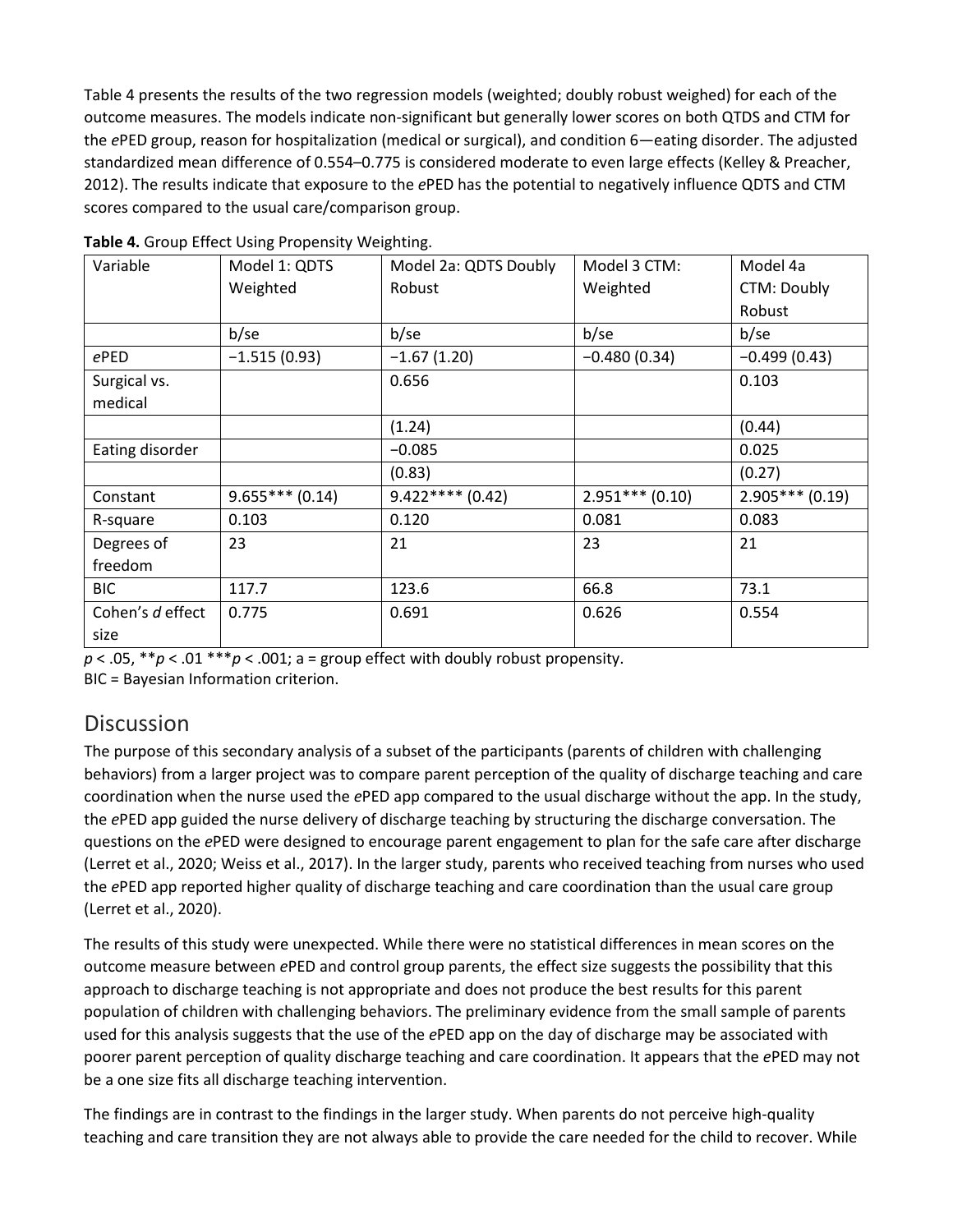these findings are specific to QDTS-D and CTM for this subset of parents, they may be indicative of broader issues not assessed but relevant to the hospital experience for parents of children with challenging behaviors. It may be that parents are either overwhelmed or have other stresses and as a result, their need to return to consistency or normalcy may outweigh the proposed benefits of using a structured app to enhance the discharge process.

There are many other reasons that parents of children with challenging behaviors may have perceived decreased quality of the delivery of the teaching and the care transition itself as compared to the usual care parents. While usual care involves the telling of information and provision of written instructions, nurses of parents who received teaching using the *e*PED app also needed to engage with them in planning additional supports at home. This teaching required thinking about who would help care for the child and who could they rely on for emotional support. In the larger project, it was this section of questions that the nurses had the most difficulty asking as it had not been part of typical information sharing in usual discharges (Lerret et al., 2020). Parents of children with challenging behaviors may already have caregiver strain and stress which could be further exacerbated by the hospitalization (missed work, other children at home, socioeconomic issues) and may have fewer resources available to them emotionally and physically (Vaughan et al., 2013). It may be that the probing questions on the *e*PED app increased the parent's frustration or that nurses are not equipped with the answers or resources needed for these complex situations (Mitchell et al., 2018). There could also be a build-up of past experiences with hospital systems perceived as unhelpful that influence the current perception of quality of discharge teaching and transition (Vaughan et al., 2013).

In this study, the parents who received the usual care were able to leave the hospital faster since that *e*PED app required additional time to complete. The usual care parents of children with challenging behaviors may have felt less stigmatized by their child's behaviors during the ePED-guided discharge, since it was a short discharge not involving questions about the home environment. In past studies, parents of children with challenging behaviors have reported feeling non-accepted and stigmatized by their inability to control their child's behavior in public, which may lead parents to want to remove themselves from the hospital as soon as possible (Johnson, Sangasy, et al., 2020). It is also possible that the parents wanted to return to the home environment so that they could get back into their normal routine. Their children may have fewer challenging behaviors when back in their familiar home environment (Bultas et al., 2016; Johnson & Rodriguez, 2013; Johnson et al., 2013). The implementation of strategies in the hospital to limit the child's frustration during transitions could positively support the discharge teaching experience between the parent and the nurse.

Parents of children with challenging behaviors may be more experienced with interacting with the health care system and may face additional challenges which can lower frustration threshold or modify what is needed at the time of discharge as compared to other parents. The differences are important given the AHRQ's IDEAL discharge model (AHRQ, 2013) recommendation to include the patient and family, and listen to and honor goals, preferences, observations, and concerns of the family [IDEAL (AHRQ, 2013)].

This study has limitations. First, the study was not designed with randomization of children with challenging behaviors to the *e*PED implementation. Instead, data were collected about the child conditions and the analyses in this study were post hoc. The second limitation is small sample size and the number of covariates. However, the statistical modeling with the propensity scores and the double robust model allowed for analysis of differences between groups even with the small sample size. This method is a strength in the study. Interpretations in this study are made with caution due to small sample size, but may reflect unique differences for this patient population that prioritize further study.

Future studies are needed that implement enhanced training for nurses in the use of a modification of the *e*PED app with families of children with challenging behaviors or use of another intervention in place of the *e*PED.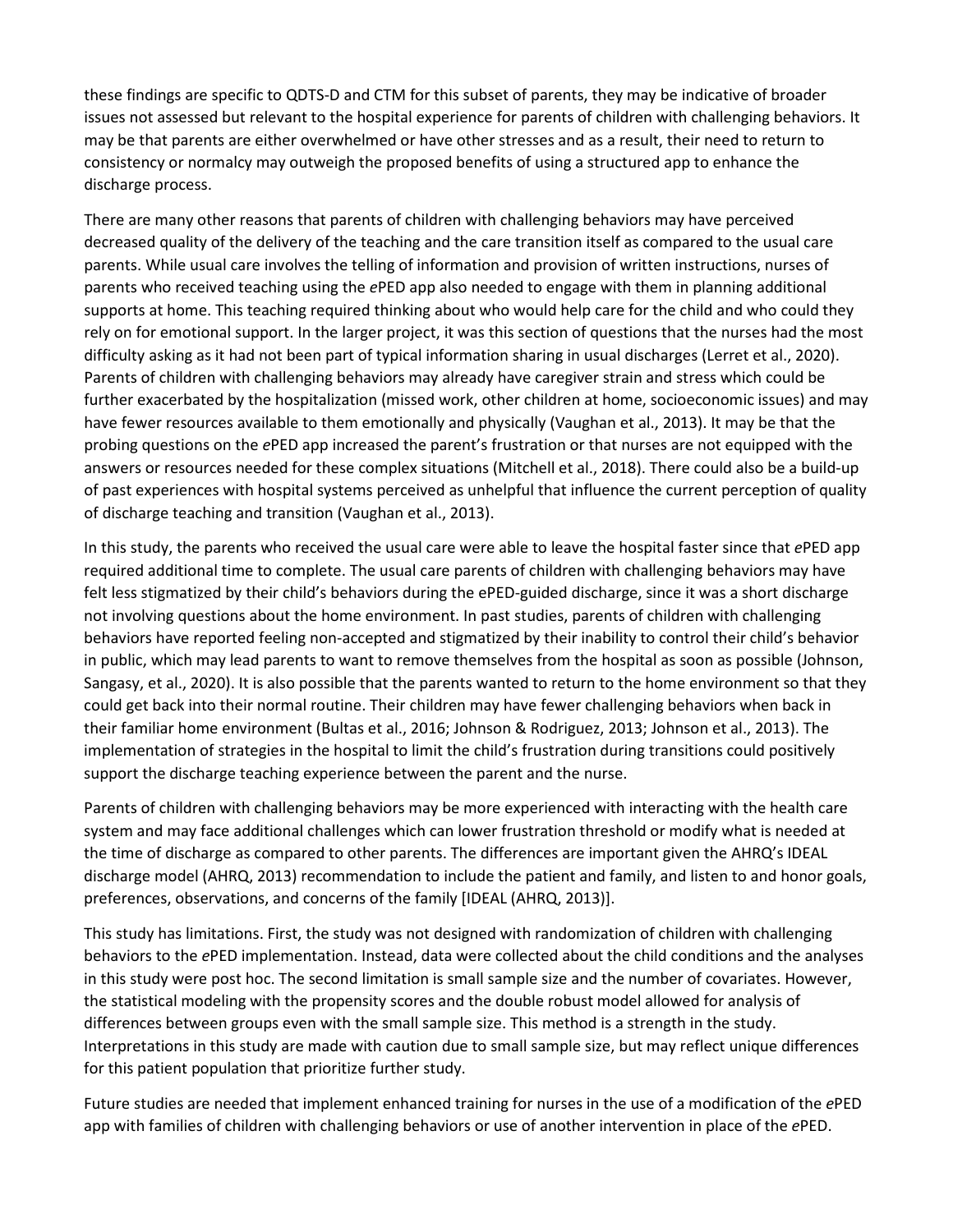Given parent's possible frustration from the probing questions, it will be important in future research to gauge the parent's desire for the detailed discharge with the app, before utilizing this approach to discharge. Supplementing the *e*PED app with resources for the nurses on challenging behaviors to better equip them to answer parent questions for these complex situations could be a valuable enhancement to the *e*PED tool.

Another suggestion for future research is adding in focus groups with the implementation of the *e*PED in a larger sample of children with challenging behaviors would improve understanding about what parents need at the time of discharge. Randomized controlled trial design rather than post hoc analyses would also advance the state of the science. Given the gap in the literature on discharge for parents of children with challenging behaviors, a future mixed-method study with nurse role playing to prepare them for skilled discharge teaching is suggested. Furthermore, these parents may need preparation for discharge at a time other than the "last minute." A focus group or individual interviews with parents clearly using qualitative methods to listen to the "unfiltered voices" of these parents is critical to creating appropriate discharge teaching and delivering it in a way that is most useful for the family. Other possible recommendations include connecting the *e*PED app to the electronic health record and hospital resources, and creating a module for complex needs of families of children with challenging behaviors.

Nurses are in a unique position of having the most interaction with the family during hospitalization. This time could incorporate the assessment for potential problems and connecting with appropriate resources (e.g., social work, respite care, and behavioral training programs) (Centers for Disease Control and Prevention, 2020). Development of an intervention that incorporates assessment of the unique needs that may exist for families of children with challenging behaviors would be beneficial. The information gained could also be used in the training of nurses (i.e., role playing with parents of children with challenging behaviors) and the provision of disease-specific resources that are unique to this population.

Timing of the discharge teaching must also be taken into consideration. While it is understood that discharge teaching should begin early in the hospitalization (Berry et al., 2014), prioritizing this or setting the expectation that there will be a day of discharge conversation using the *e*PED app may be useful.

The results of this study showed use of the ePED app to guide discharge teaching for the subset of parents of children with challenging behaviors was not perceived to be as helpful as usual care and that one size does not fit all for discharge teaching. Findings of this study are an important step in the understanding of the challenges and opportunities for nurses to engage parents of children with challenging behaviors at the stressful time of discharge.

# Declaration of Conflicting Interests

The author(s) declared no potential conflicts of interest with respect to the research, authorship, and/or publication of this article.

# Funding

The author(s) disclosed receipt of the following financial support for the research, authorship, and/or publication of this article: This work was supported by the CTSI Pilot Collaborative Clinical and Translational Research Grants Program of the National Center for Advancing Translational Sciences (NCATS), National Institute of Health, Award Number UL1TR001436. Additional Funds were provided by The Pediatric Nursing Research Consortium of Milwaukee, a joint project of Marquette University College of Nursing, Children's Wisconsin and the University of Wisconsin Milwaukee College of Nursing.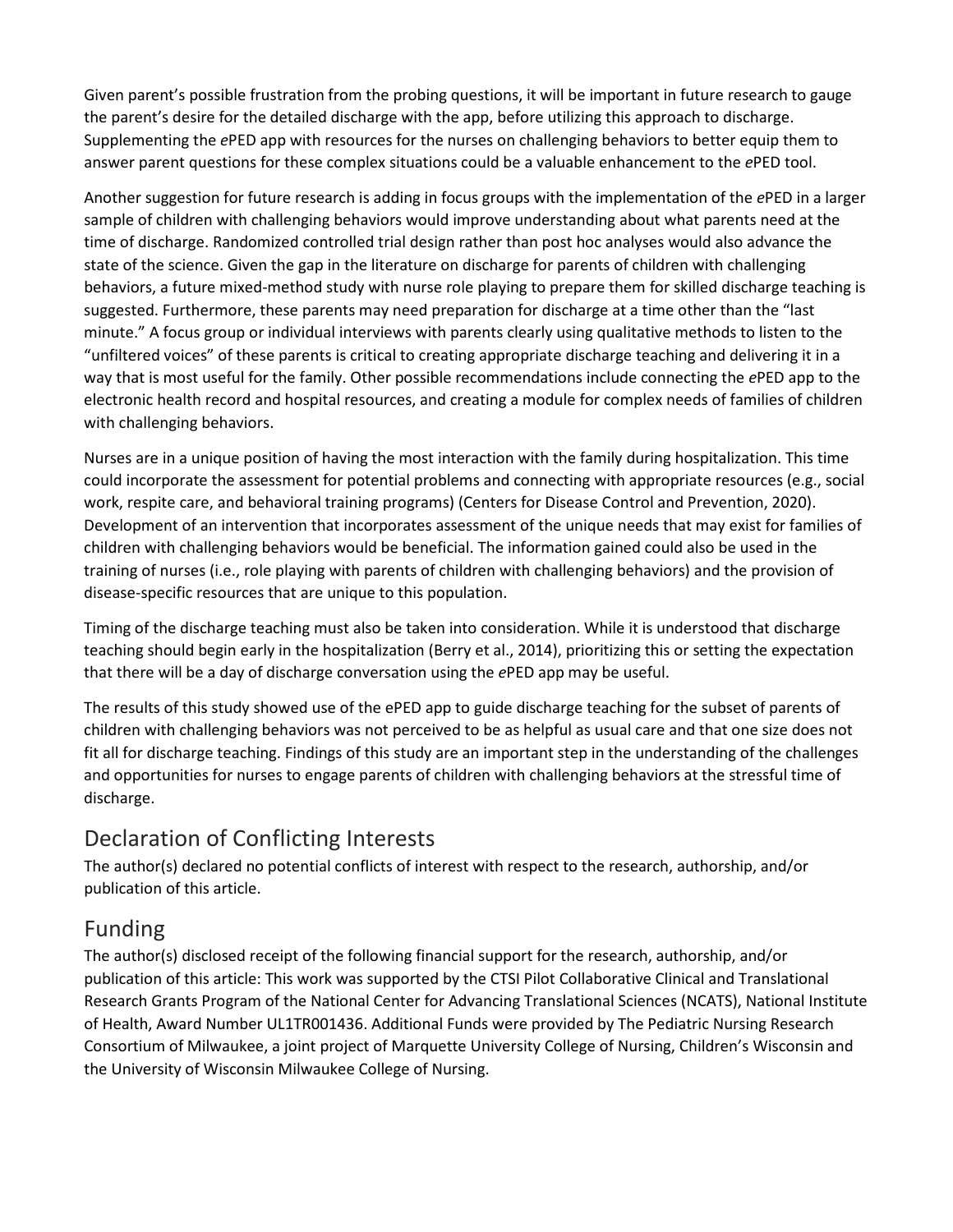## References

Agency for Healthcare Research and Quality . (2017). The teach back method. Retrieved August 10, 2019, from https://www.ahrq.gov/professionals/quality-patient-safety/patient-familyengagement/pfeprimarycare/interventions/teach-back.html

Agency for Healthcare Research and Quality . (2013). Strategy 4: IDEAL discharge planning (Implementation handbook): Care transitions from hospital to home: IDEAL discharge planning implementation handbook (guide to patient family engagement in hospital and quality safety). https://www.ahrq.gov/sites/default/files/wysiwyg/professionals/systems/hospital/engagingfa milies/strategy4/Strat4\_Implement\_Hndbook\_508\_v2.pdf

Avni, E., Ben-Itzchak, E., Zachor, D. A. (2018). The presence of comorbid ADHD and anxiety symptoms in autism spectrum disorder: Clinical presentation and predictors. Frontiers in Psychiatry, 9, 717. https://doi.org/10.3389/fpsyt.2018.00717

Bajorek, S. A., McElroy, V. (2020). Discharge planning and transitions of care. AHRQ. Retrieved Decemebr 30, 2020 from https://psnet.ahrq.gov/primer/discharge-planning-and-transitions-care

Berger, Z., Flickinger, T. E., Pfoh, E., Martinez, K. A., Dy, S. M. (2014). Promoting engagement by patients and families to reduce adverse events in acute care settings: A systematic review. BMJ Quality and Safety, 23(7), 548–555. https://doi.org/10.1136/bmjqs-2012-001769

Berry, J. G., Blaine, K., Rogers, J., McBride, S., Schor, E., Brimingham, J., Schuster, M. A., Feudtner, C. (2014). A framework of pediatric hospital discharge care informed by legislation, research and practice. JAMA Pediatrics, 168(10), 955–996. https://doi.org/10.1001/jamapediatrics.2014.891

Bultas, M. W., Johnson, N. L., Burkett, K., Reinhold, J. (2016). Translating research to practice for children with autism spectrum disorder: Part 2: Behavior management in home and health care settings. Journal of Pediatric Health Care, 30(1), P27–P37. https://doi.org/10.1016/j.pedhc.2015.09.009

Cene, C. W., Johnson, B. H., Wells, N., Baker, B., Davis, R., Turchi, R. (2016). A narrative review of patient and family engagement: The "foundation" of the medical "home". Medical Care, 54(7), 697– 705. https://doi.org/10.1097/MLR.0000000000000548

Centers for Disease Control and Pevention . (2020). Children's mental health: Behavior or conduct problems in children. https://www.cdc.gov/childrensmentalhealth/behavior.html

Coleman, E. A., Mahoney, E., Parry, C. (2005). Assessing the quality of preparation for post-hospital care from the patient's perspective: The care transitions measure. Medical Care, 43(3), 246–255.

Coleman, E. A., Smith, J. D., Frank, J. C., Eilertsen, T. B., Thiare, J. N., Kramer, A. M. (2002). Development and testing of a measure designed to assess the quality of care transitions. International Journal of Integrated Care, 2(1), 1–9.

Glasgow, R. E., Klesges, L. M., Dzewaltowski, P., Estabrooks, P. A., Vogt, T. M. (2006). Evaluating the impact of health promotion programs: Using the RE-AIM framework to form summary measures for decision making involving complex issues. Health Education Research, 21(5), 688–694.

Holmes, W., Olsen, L. (2010). Using propensity scores with small samples. Presented at the Meeting of the American Evaluation Association, San Antonio, TX. https://doi.org/10.13140/2.1.2255.0724

Johnson, N. L., Rodriguez, D. (2013). Children with autism spectrum disorder at a pediatric hospital: A systematic review of the literature. Pediatric Nursing, 39(3), 131–141.

Johnson, N. L., Bekhet, A., Robinson, K., Rodriguez, D. (2013). Attributed meanings and strategies to prevent challenging behaviors of hospitalized children with autism: Two perspectives. Journal of Pediatric Health Care, 28(5), 386–393. https://doi.org/10.1016/j.pedhc.2013.10.001

Johnson, N. L., Bree, O., Lalley, E. E., Rettler, K., Grande, P., Gani, M. O., Ahamed, S. I. (2014). Effect of a social script iPad application for children with autism going to imaging. Journal of Pediatric Nursing, 29(6), 651–659. https://doi.org/10.1016/j.pedn.2014.04.007

Johnson, N. L., Lerret, S., Klingbeil, C. G., Polfuss, M., Gibson, C., Gralton, K., Garnier-Villarreal, M., Ahamed, S. I., Riddhiman, A., Unteutsch, R., Pawela, L., White-Traut, R., Sawin, K., Weiss, M. (2020). Engaging parents in education for discharge (ePED): Evaluating the reach, adoption & implementation of an innovative discharge teaching method. Journal of Pediatric Nursing, 54, 42–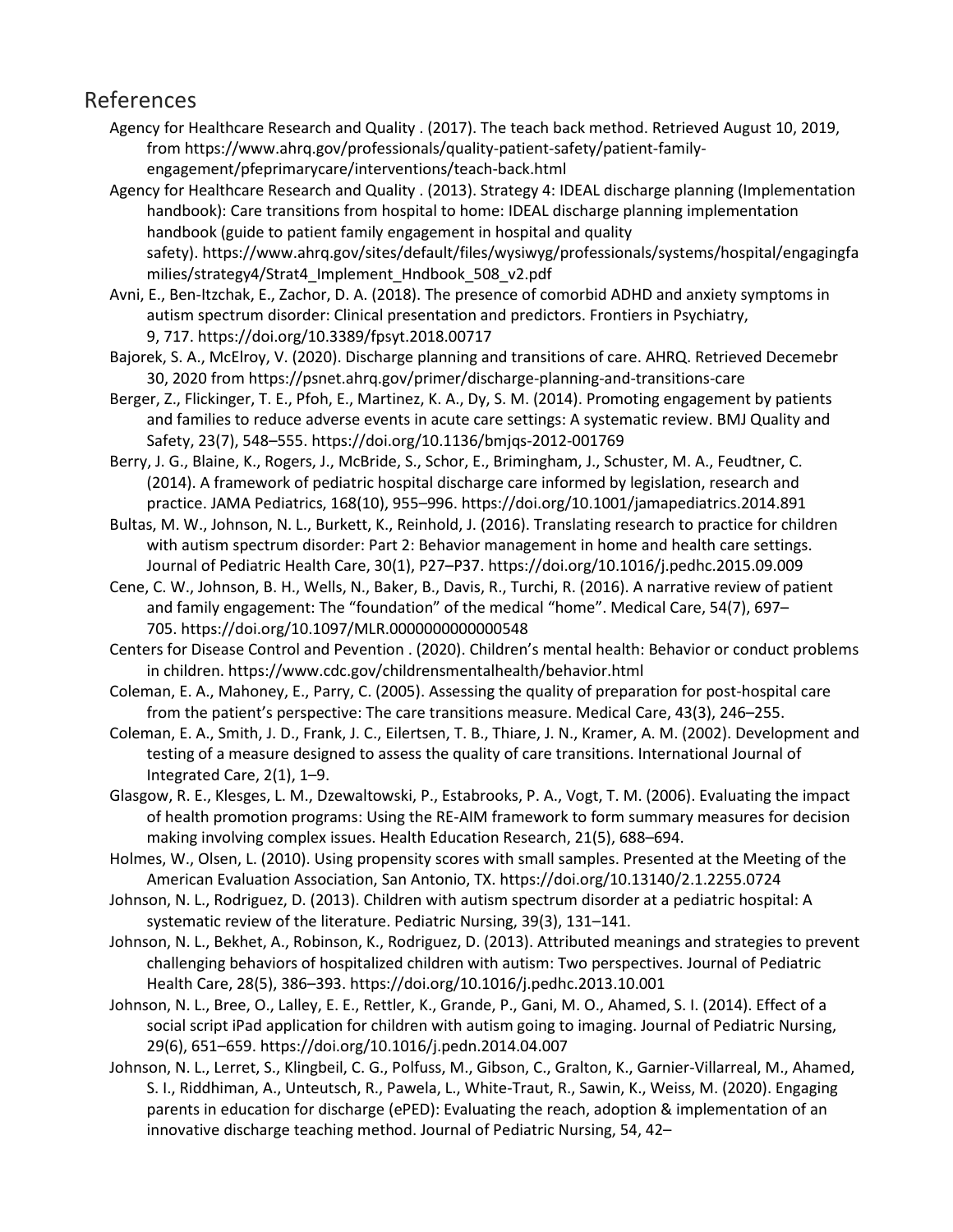49. https://doi.org/10.1016/j.pedn.2020.05.022

- Johnson, N., Sangasy, P., Robinson, K. (2020). "No one could calm him down": Mothers' experience of autism diagnosis and obtainment of resources in an urban public school district. Families, Systems, and Health, 38(3), 255–264 https://doi.org/10.1037/fsh0000527
- Kelley, K., Preacher, K. J. (2012). On effect size. Psychological Methods, 17(2), 137– 152. https://doi.org/10.1037/a0028086
- Koski, S., Gabriels, R. L., Beresford, C. (2016). Interventions for paediatric surgery patients with comorbid autism spectrum disorder: A systematic literature review. Archives of Diseases in Childhood, 101(12), 1090–1094. https://doi.org/10.1136/archdischild-2016-310814
- Lerret, S. M., Weiss, M. E. (2011). How ready are they? Parents of pediatric solid organ transplant recipients and the transition from hospital to home following transplant. Pediatric Transplant, 15(6), 606– 616. https://doi.org/10.1111/j.1399-3046.2011.01536.x
- Lerret, S. M., Johnson, N. L., Polfuss, M., Weiss, M., Gralton, K., Klingbeil, C. G., Gibson, C., Garnier-Villarreal, M., Ahamed, S. I., Adib, R., Unteutsch, R., Pawela, L., White-Traut, R., Sawin, K. (2020). Using the engaging parents in education for discharge (ePED) iPad application to improve parent discharge experience. Journal of Pediatric Nursing, 52, 41–48. https://doi.org/10.1016/j.pedn.2020.02.041
- Lerret, S. M., Weiss, M. E., Stendahl, G. L., Chapman, S., Menendez, J., Williams, L., Nadler, M. L., Neighbors, K., Amsden, K., Cao, Y., Nugent, M., Alonso, E. M., Simpson, P. (2015). Pediatric solid organ transplant recipients: Transition to home and chronic illness care. Pediatric Transplant, 19(1), 118– 129. https://doi.org/10.1111/petr.12397
- Lerret, S. M., Weiss, M. E., Stendahl, G., Chapman, S., Neighbors, K., Amsden, K., Lokar, J., Voit, A., Menendez, J., Alonso, E. M. (2014). Transition from hospital to home following pediatric solid organ transplant: Qualitative findings of parent experience. Pediatric Transplant, 18(5), 527– 537. https://doi.org/10.1111/petr.12269
- Levy, S. E., Giarelli, E., Lee, L. C., Schieve, L. A., Kirby, R. S., Cunniff, C., Nicholas, J., Reaven, J., Rice, C. E. (2010). Autism spectrum disorder and co-occurring developmental, psychiatric, and medical conditions among children in multiple populations of the United States. Journal of Developmental Behavavioral Pediatrics, 4, 267–275.
- McCaffrey, D. F., Griffin, B. A., Almirall, D., Slaughter, M. E., Ramchand, R., Burgette, L. F. (2013). A tutorial on propensity score estimation for multiple treatments using generalized boosted models. Statistics in Medicine, 32(19), 3388–3414. https://doi.org/10.1002/sim.5753
- McCaffrey, D. F., Ridgeway, G., Morral, A. R. (2004). Propensity score estimation with boosted regression for evaluating causal effects in observational studies. Psychological Methods, 9(4), 403– 425. https://doi.org/10.1037/1082-989X.9.4.403
- Mitchell, S. E., Laurens, V., Weigel, G. M., Hirschman, K. B., Scott, A. M., Nguyen, H. Q., Howard, J. M., Laird, L., Levine, C., Davis, T. C., Gass, B., Shaid, E., Li, J., Williams, M. V., Jack, B. W. (2018). Care transitions from patient and caregiver perspectives. Annals of Family Medicine, 16(3), 225– 231. https://doi.org/10.1370/afm.2222
- Perou, R. H., Bitsko, S. J., Blumberg, P., Pastor, R. M., Ghandour, J. C., Gfoerer, S. L. (2013). Mental Health surveillance among children - United States 2005–2011. Morbidity and Mortality Weekly Report. https://www.cdc.gov/mmwr/pdf/other/su6202.pdf
- Ryan, P., Sawin, K. J. (2009). The Individual and Family Self-Management Theory: Background and perspectives on context, process, and outcomes. Nursing Outlook, 57(4), 217–225 e216. https://doi.org/10.1016/j.outlook.2008.10.004
- Sawin, K. J., Weiss, M. E., Johnson, N., Gralton, K., Malin, S., Klingbeil, C., Lerret, S. M., Thompson, J. J., Zimmanck, K., Kaul, M., Schiffman, R. F. (2017). Development of a self-management theory-guided discharge intervention for parents of hospitalized children. Journal of Nursing Scholarship, 49(2), 202– 213. https://doi.org/10.1111/jnu.12284
- StataCorp . (2019). Stata Statistical Software [Computer software]. StataCorp LLC.